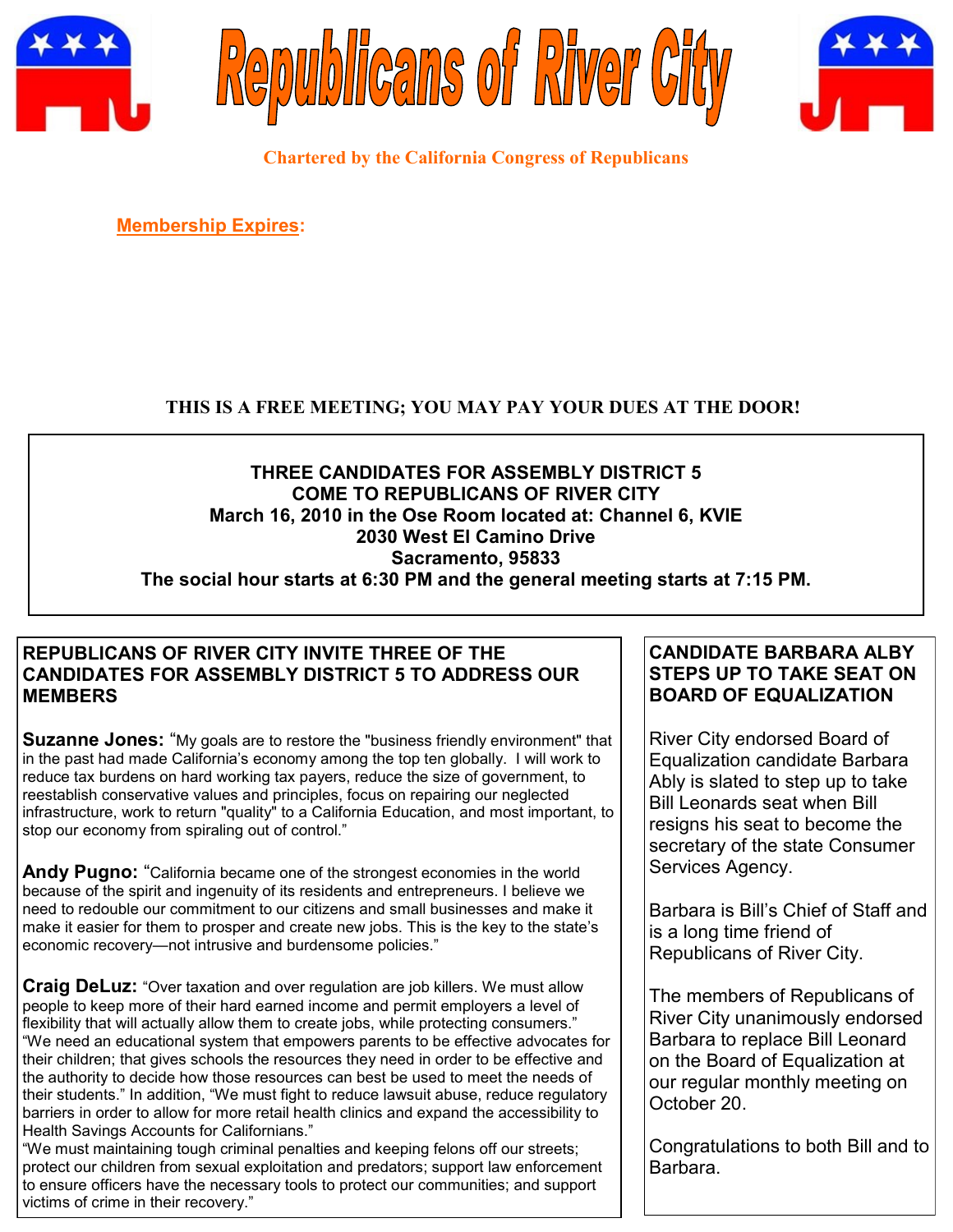## **IN MY OPINION:**

**by Chris Angle**

## **Two Americas: The Productive And The Unproductive**

As we move further into 2010 with the costs of Obama's attempt at remaking American society coming into focus for many Americans, conservatives will undoubtedly be able to get some political mileage out of proposals to scale back or repeal much of Obama's agenda. However, while John Edwards spoke of an America divided between the "haves" and the "have not's". conservatives would do well to take note of another political division that appears to be opening up between those who engage in economically productive work and those who do not.

If society is to be wealthy and powerful, it must attempt to maximize the productivity of the resources at its disposal, including human resources. However, there are certain activities that do not produce anything of economic value. For example, a large fraction of government bureaucracy does not foster wealth creation, but rather monitors those who do create wealth through various regulations or transfers wealth from one place to another (think welfare or other government transfer payments). Although some of this activity is necessary, just as some overhead/ administrative expense is a necessary cost of doing business in the private sector, it should be noted that overhead cost that exceeds what is absolutely necessary for the smooth functioning of any entity is essentially economically

**Page 2** unproductive deadweight.

However, unproductive activity is not confined to government departments, but is also present in the private sector. For example, the overly complex tax code that results in Americans spending roughly \$100 billion a year to ensure compliance helps to employ armies of CPA's, tax attorneys, and tax preparers in the private sector (not to mention government clerks at the IRS). Given that the current amount of tax revenue could be generated through a properly constructed flat tax or consumption tax system, a certain fraction of these CPA's, tax attorneys etc. are engaged in economically unproductive work. There is no real economic difference between the current system, and a system that would send \$100 billion taxpayer dollars to unemployed CPA's and tax attorneys that sat at home all day. Another example that the recent financial crisis brought into focus was the fact that many finance professionals were simply engaged in what is termed "churning assets" (simply moving financial assets from one financial institution to another). While some of this activity is necessary for the proper functioning of markets, too much of it results in some practitioners essentially being involved in economically unproductive work. The underlying problem with the growth of government over the last generation, is that increasing numbers of people have been removed from doing productive work and have built entire careers on performing unproductive tasks. Attempts to dismantle (or even significantly reduce) the size and complexity of government have foundered because of the many interest groups that have built

their structure on a system that happens to reward unproductive work. If conservatives are to have success in reducing the size and scope of government, then they will need to give voice and clarity to the idea that they are fighting the unproductive on behalf of the productive. The various proposals that they make need to be viewed through the lens of whether they will increase the productive workforce or the unproductive workforce. The battle over welfare reform was ultimately won by pitting those who worked against those who sat around. By promoting awareness of the difference between productive work and unproductive work over the long term, conservatives can set the stage for some radical spending reductions that will eventually be necessary to effect the smaller government that they favor.

## **2010 REPUBLICAN PRIMARY GUBERNATORIAL DEBATE**



On Monday, March 15th, Insurance Commissioner Steve Poizner and former eBay CEO Meg Whitman, will share with California voters their solutions for California's future. During the one hour debate, they will discuss their plans to balance the state's budget, bring jobs to California and improve the economy.

### Go to:

www.calchamber2010.com at 5:30 pm to watch the live debate.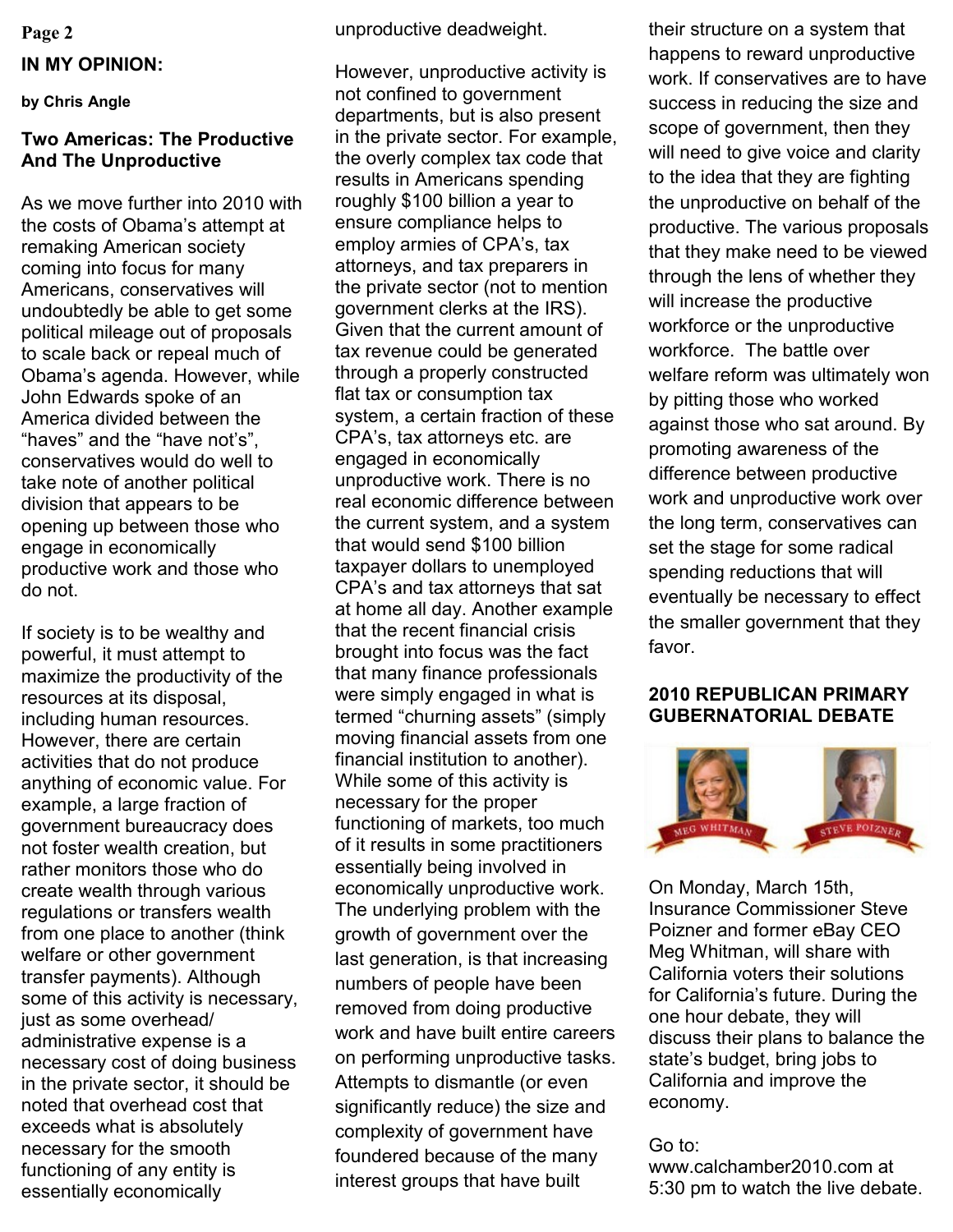**Page 3**



# **2010 WOMAN OF THE YEAR**

**By Roger Niello**

I honored Marcy Friedman as the 2010 Woman of the Year for the 5th Assembly District during a

special Assembly ceremony at the State Capitol on Monday.

Marcy Friedman has been a pillar of the Sacramento community for many years. Her current involvement in the project to expand the Crocker Art Museum is remarkable and will put Sacramento on the map as a community with a world-class art museum.

A long-time Sacramento business owner and philanthropist, Marcy Friedman has been a board member for the California Museum for History, Women and the Arts, the Sacramento Region Community Foundation, the Leland Stanford Mansion Foundation and was a founding board member of the American Leadership Forum.

Her professional, community and humanitarian involvement in the Sacramento region has been unparalleled throughout the years. I'm proud to have selected her for this award at the State Capitol today.

The Woman of the Year ceremony is an annual event to celebrate remarkable women in California who are making a difference in their communities. Honorees from throughout the state were recognized during Monday's special Assembly floor session. Assemblyman Niello awarded Marcy with an Assembly

resolution in recognition of her community service.

The keynote speech during the session was provided by Brigadier General Mary Kight, who was recently appointed by Governor Schwarzenegger as the first female Adjutant General for the California Nation Guard.



**SENATOR DAVE COX CAPITOL REPORT By Dave Cox**

**CAL GRANTS - FUNDING FOR** 

 **COLLEGE**

In pursuing a college education, many students and their parents struggle to find the money to finance the rising costs.

To reduce the stress families' experience, there is state funding for college available for those high school students who qualify.

Students should visit CalGrants.org to obtain an application and fill out the necessary paperwork by Tuesday, March 2.

High school seniors or recent graduates who meet eligibility and financial requirements must submit two forms in order to receive up to \$9,700 per year to attend all California public colleges; most private and independent colleges or career schools.

Cal Grant funding covers tuition and fees at California's public colleges and universities and some private institutions.

The money can also help students pay for textbooks, living expenses and equipment for Community College and career technical education.

Taking advantage of this available resource can alleviate some of the financial stress of college.



# **THOMAS JEFFERSON NOTED GLOBAL WARMING**

Is the earth warming due to the emission of greenhouse gases by motor vehicles and factories?

Lets see: Thomas Jefferson wrote about global warming in 1809, before there were any emissions from the artifacts of the Industrial Age.

In a letter to Philadelphia physician and professor Nathaniel Chapman dated Dec. 11, 1809, nine months after he left the presidency, Jefferson wrote: "The change which has taken place in our climate is one of those facts which all men of years are sensible of and yet none can prove by regular evidence. They can only appeal to each other's general observation for the fact."

"I remember that when I was a small boy, say sixty years ago, snows were frequent and deep in every winter, to my knee very often, to my waist sometimes,

**(Please Go To Pg. 4, Col 1)**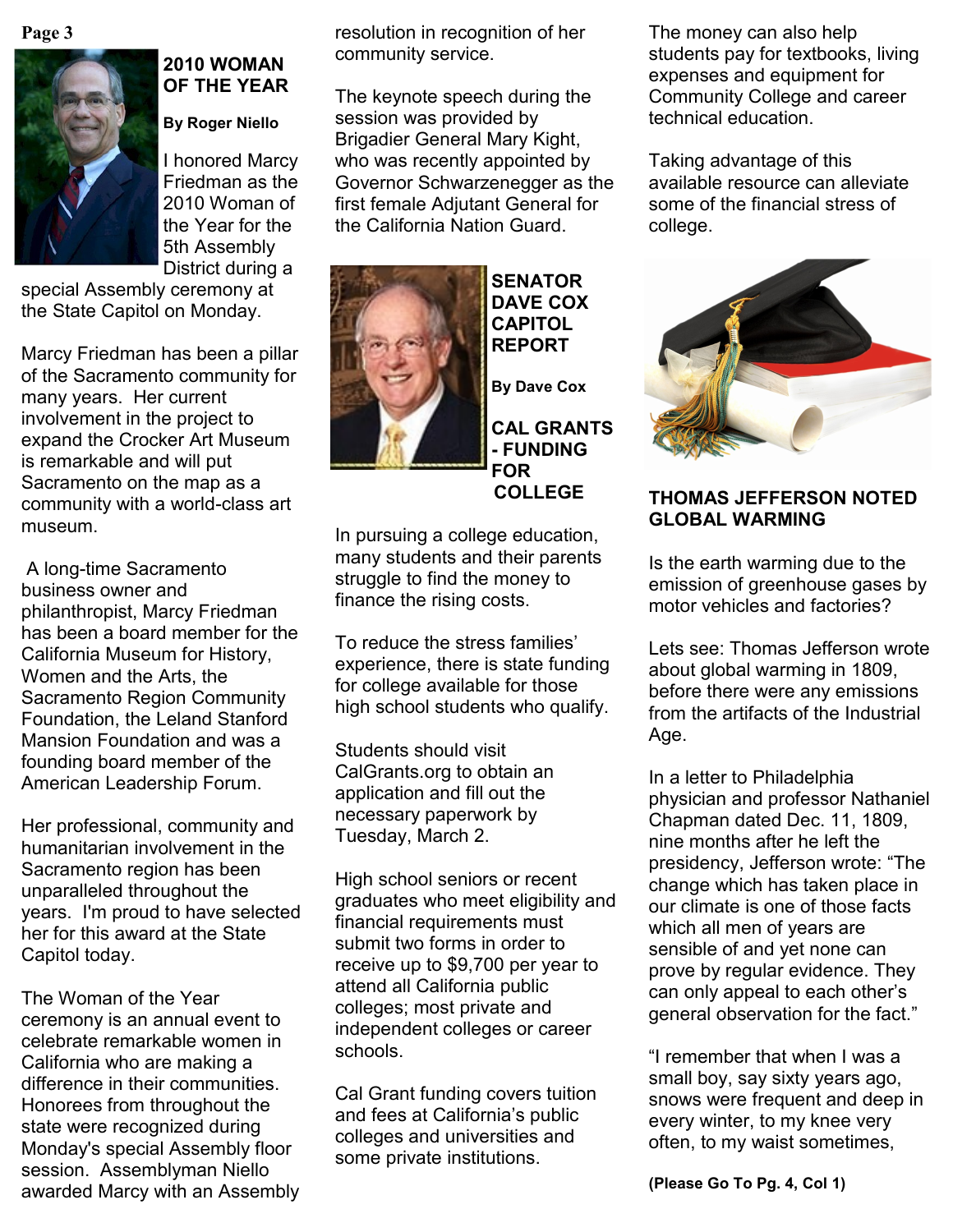## **Page 4**

**(Continued From Pg. 3, Col 3)** and that they covered the earth long. And I remember while yet young to have heard from very old men that in their youth the winters had been still colder, with deeper and longer snows. In the year 1772, thirty-seven years ago, we had a snow two feet deep in the Champain parts of this state, and three feet in the counties next below the mountains . . . "

―While I lived at Washington, I kept a Diary, and by recurring to that I observe that from the winter of 1802-03 to that of 1808-09 inclusive, the average fall of snow of the seven winters was only 14½ inches, and that the ground was covered but sixteen days in each winter on average of the whole. The maximum in any one winter during that period was 21 inches fall, and 34 days on the ground, the minimum was 4½ inches fall and two days on the ground . . . "

―Williams in his history of Vermont has an essay on the change in the climate of Europe, Asia and Africa."

So, the earth was warming during Jefferson's time. Interesting.



## **THE UTILITIES RATE HIKE ROLLBACK INITIATIVE OF 2010**

Rates for city utilities (water, sewer, and garbage and storm drainage) have been exploding in recent years and Sacramento residents and businesses, already reeling from the effects of the deepest and most protracted recession since the Great Depression, simply cannot afford to pay for such endless escalating rate hikes.

The initiative will have three impacts. First, it will cancel a 9.2% rate hike that will go into effect on July 1, 2010. The 9.2% rate hike will be cancelled effective July 1, 2011. No refunds will be available, however. Secondly, it should effectively freeze city utilities rates for a oneyear period (July 1, 2011 thru June 30, 2012). Finally, it will permit the Sacramento city council to increase rates in future years to cover increases in the U. S. Labor Department's consumer price index. The city council would have to obtain voter approval to either amend of repeal the measure in order to increase rates by more than the increase in the CPI in the prior year.

Based on projected rates of inflation and anticipated future rate hikes if the initiative is not

Republicans of River City Board of Directors:

Carl Burton, President Fred Hildebrand, Director Betty Axup, 1st Vice President Patty Hildebrand, Director Al Rogel, 2nd Vice President Lynn MacLean TBA, Membership Secretary Paul Green, Past President Robert Evans, Treasurer Chris Angle, Director Richard Eigenheer, Director Colleen Fitzpatrick, Director

passed, we project that the typical Sacramento homeowner will save \$101.40 in the first year following passage of the initiative, \$159.96 in the 2nd year, \$217.32 in the 3rd year, \$265.20 in the 4th year and \$316.80 in the 5th year, for a five -year total savings of \$1,061. By the 10th year, we project that the annual savings will amount to \$725 per year and the cumulative 10-year savings will amount to \$4,300 for the typical homeowner, assuming that the city council approves annual rate hikes up to the maximum annual amounts allowable under the initiative and voters do not approve "mega" rate hikes in the future that exceed the inflation rate. We project that Sacramento residents and business will realize over \$473 million in rate savings over the next 10 years, significantly increasing the purchasing power of consumers

**(Please Go To Pg. 5, Col. 3)**

# **DID YOU KNOW**

Did you know you can now pay your River City dues on line?

It's easy. Just set your computer browser to REPUBLICANS OF RIVER CITY, click on JOIN, and fill out the form. Then click on the SUBMIT button and fill in the credit card information.



Volume 2010, Issue 3 P. O. Box 1776 Carmichael, CA 95609-1776

Editor: Robert Evans Telephone 359-5741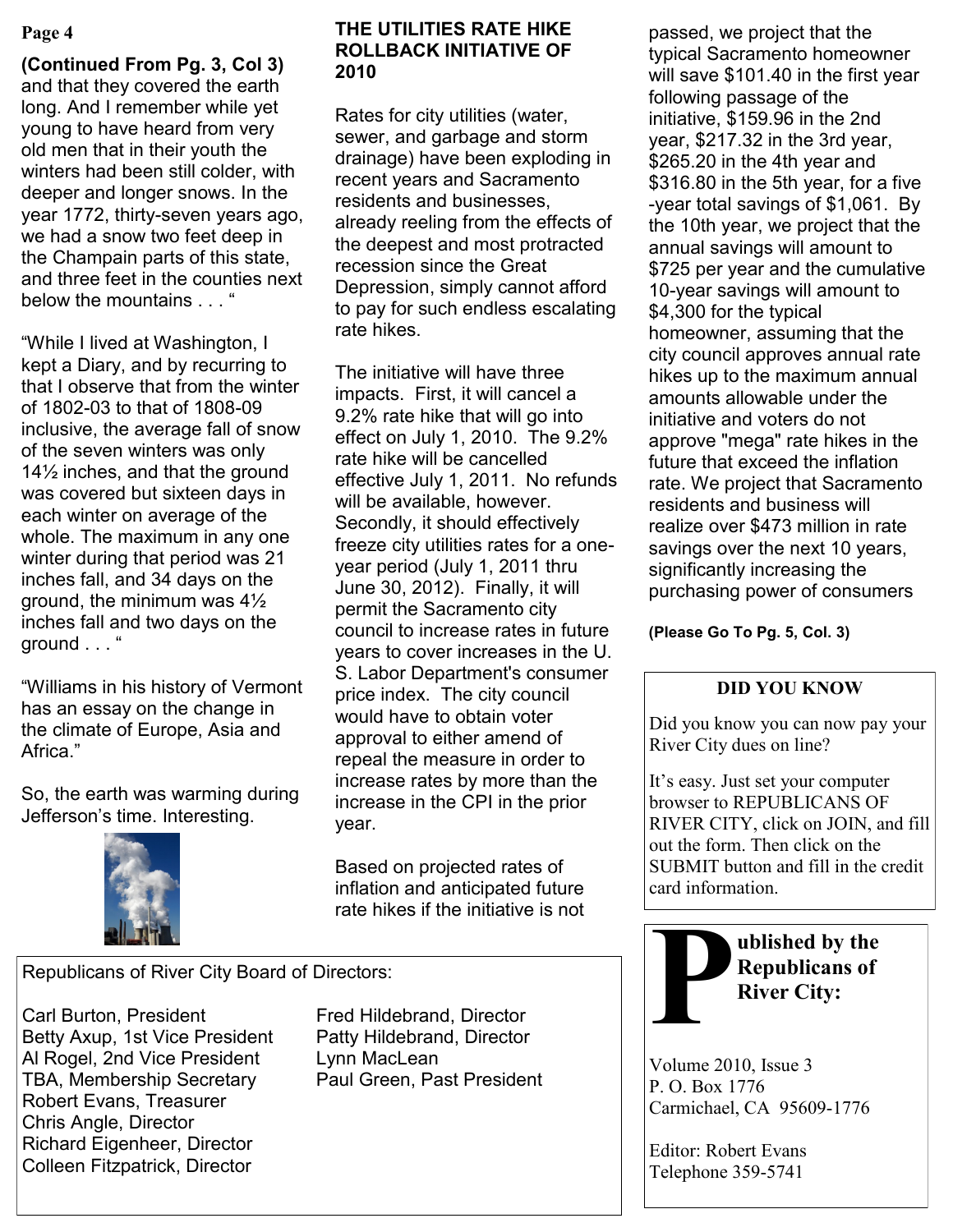

Schwarzenegger

# **THE GOVERNOR'S CORNER**

I want to say a few words about the importance of charter schools. I mean, obviously there's nothing more

important than the future, and the future of our children and their education in this state of California and, of course, you are the architects of that future.

 And the same is also with the charter schools. When I became governor I've seen again also firsthand the great work that has been going on here. And you all are in the front lines of teaching and mentoring and grooming those kids.

 And I know how important it is also to form those partnerships between the teachers, the school principal and the parents. I know that when I grew up as a kid -- we were wired, as kids, 24 hours a day. There was nowhere we could go without having some supervision. There was a great partnership there in Austria between my parents and between the teachers and the mentors in the school and the coaches, the school principal. Everyone worked together. And this is also what I see in the charter schools here, which is so important. So I want to say congratulations to all of you for creating this kind of an atmosphere and this kind of a commitment to our kids.

 Charter schools are blazing a new trail in public education. The beauty of charters is that they offer parents choice and they allow teachers more creative freedom and foster innovation. And also, charter schools mean hope and it means choices. We talk so many times about the voucher system and all this. We don't need any of that.

 What we really need is choice, **Page 5 UTILITIES INITIATIVE** just like when we go out shopping we go to a store. And if you like the store you go back. If you don't like the store, you go to another store. And if you don't like that store you go to another area and go to several stores. And you try it out; you have the freedom to do that.

> But in the education arena we were not allowed to do that. Our kids were locked into schools until just very recently when we created the reforms. But you are the choice, you are the alternative for those kids. And this is why it is so important, because you can cater to the needs of individual parents, you can cater to the individual students and to the individual communities. And I think that is tremendous power and that is extremely important.

> So I just want you to know that you have a great partner in the Governor's Office. I have said this earlier, that when I ran for governor I promised you that. And we have done it over and over again. Our top priority in my administration has been to support charter schools and to support the whole charter school movement. And I've signed legislation many times to help charter schools. For instance: •Making it easier for school districts to approve new charter schools,

•We have worked to make sure that you have access to low-cost facility financing,

•We changed the funding formulas to help level the playing field between charters and traditional schools,

•And then in 2006, as you know, we campaigned up and down, both Democrats and Republicans together, to pass the 1D bonds to build more schools. But I would not sign those bonds until they put in that there's \$500 million, available for charter schools

(Cont. From Pg. 4) while greatly improving Sacramento's business climate by making it a far more attractive destination for businesses.

To get this on the ballot, we need 5,420 signatures, representing five percent of the total number of city voters who voted in the last gubernatorial election. We will circulate petitions outside of local stores, malls, events and other locations.

We anticipate that the principal opponent of the initiative will be Local 39 of the Stationary Engineers, Sacramento's largest public employees union and the union which represents the largest number of the DOU unionized employees.

For more information, contact Craig Powell, Chair of the Campaign for Common Sense Utilities Rates, whose phone number is (916) 718-3030 and whose e-mail address is ckpinsacto@aol.com.

specifically, to build, expand and renovate charter schools. •And like I said, I'm very, very happy with the progress that we have made. The charter school movement has exploded since then. When I came into office there were around 400 charter schools and I promised that we would double them. Well, we are now at more than 800 charter schools and we went from 160,000 to 350,000 students.

 So the bottom line is that we all have to work together. And this is something that we can't just do in this state. So I hope that you help me, because together we can do it.